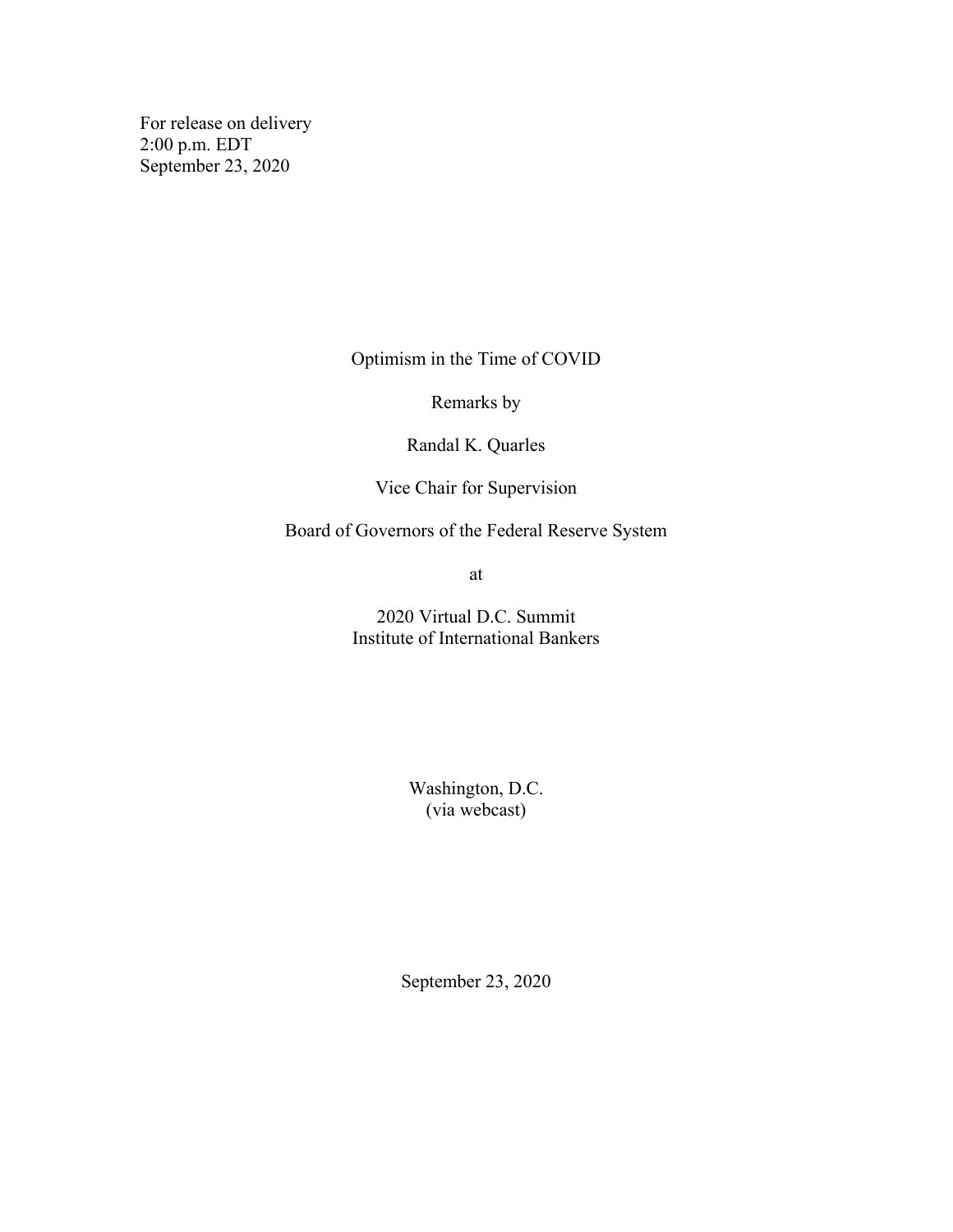I want to thank the Institute of International Bankers for inviting me to discuss the outlook for the global and U.S. economies at what I believe is an important juncture in the evolution of what I refer to as the "COVID event": the outbreak of COVID-19 and the government and social response to it.

First, I will discuss the global economy before turning to our domestic economy and its outlook. From there, I will discuss my views on monetary policy, including the new long-run monetary policy strategy recently announced by the Federal Open Market Committee (FOMC). And I will wrap up with a brief discussion on financial stability and regulatory issues.

## **International Economic Conditions**

Let me start with a picture of the global economy. Although challenges remain, especially among some emerging market economies, significant support to households and businesses from central banks and fiscal authorities has contributed to a strong rebound in a number of advanced and some emerging Asian economies since those countries began to loosen restrictions. In these economies, the reopening of factories has led to a resurgence of industrial production. Retail sales are rebounding and in some countries are already above levels seen before the COVID event. However, international trade has been slower to increase.

The extent of the recovery in some jurisdictions has been surprisingly robust compared to many analysts' expectations earlier this year. The momentum is feeding into many private-sector forecasts that suggest prospects are good for strong economic growth in the United States and other advanced economies over the rest of this year and

- 2 -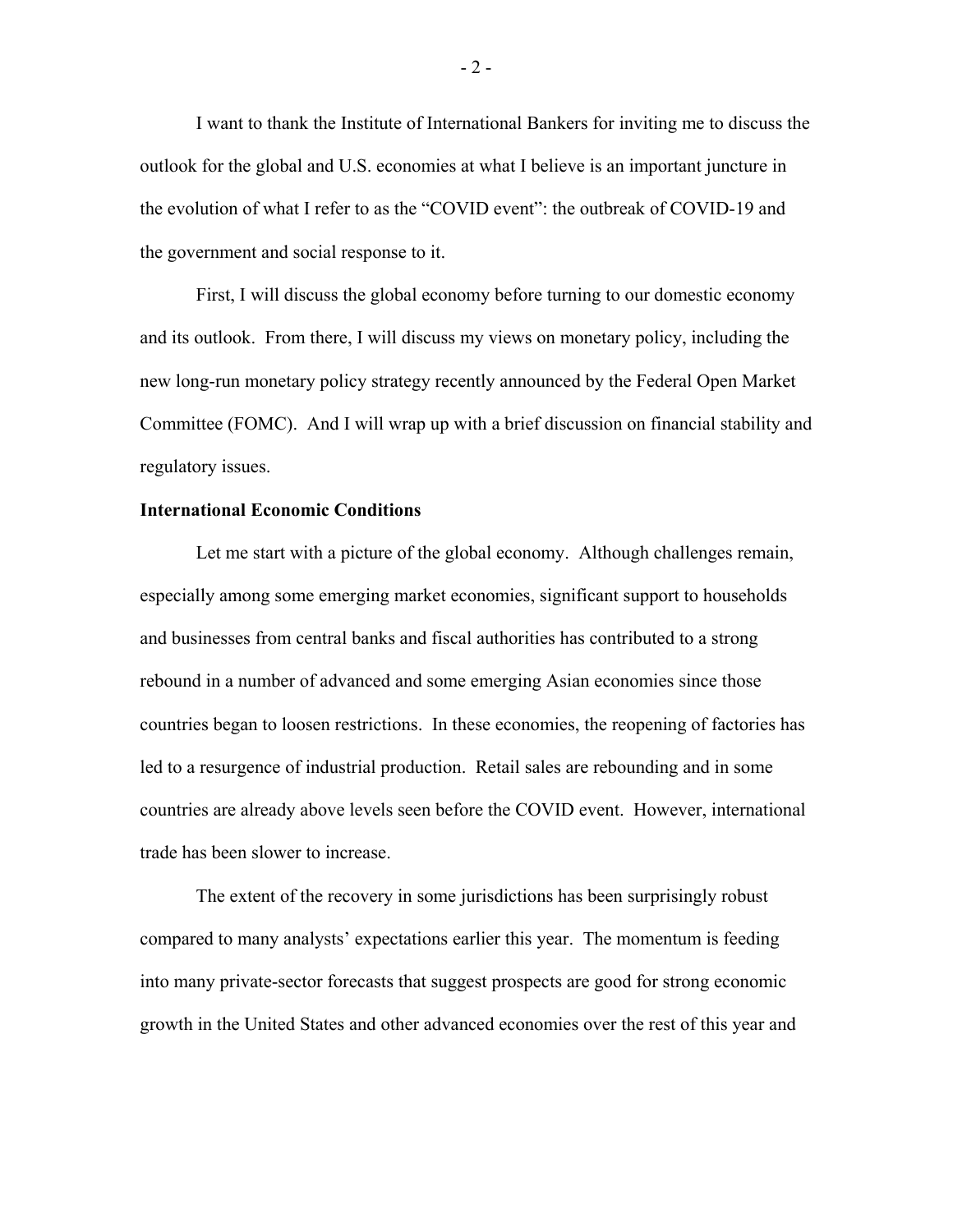next. However, the hole that countries are in remains deep, and significant downside risks still exist.

Perhaps the most discussed risk has been that a "second wave" of the virus could trigger a return to widespread mobility restrictions and business closures. Several countries, including some portions of the United States, have seen a substantial resurgence of infections in recent months. This has been accompanied, however, by substantially lower hospitalization and death rates in most cases, and so far most countries have been able to address the resurgence without reinstituting severe restrictive practices. Mobility indexes have been little changed in Europe and the United States, and the declines in Asia have been modest.<sup>[1](#page-2-0)</sup> Businesses—which have adjusted operations and, in some cases, changed business models—seem much better adapted to remaining open. I am also hopeful that better testing, tracing, and treatment regimens, as well as improved understanding by the public about how to manage the risks of the disease, will allow firms, individuals, and governments to address public concerns about the virus while avoiding a second severe downturn or a protracted stagnation.

Still, the economic fortunes of households and businesses around the world remain at risk. Incomes and employment are likely to lag below pre-COVID event levels for some time, which would put stress on the finances of many families. Some people may remain reluctant to return to full engagement in social and economic life, weighing especially on the service sector. Even with support from monetary and fiscal policy, large numbers of businesses may close. These closures may lead to some longer-term scarring of the economy through lower investment, reduced capacity, and long-term

- 3 -

<span id="page-2-0"></span><sup>&</sup>lt;sup>1</sup> Mobility indexes, which measure how much people move around outside their homes using cellphone geolocation data, tend to vary with economic activity.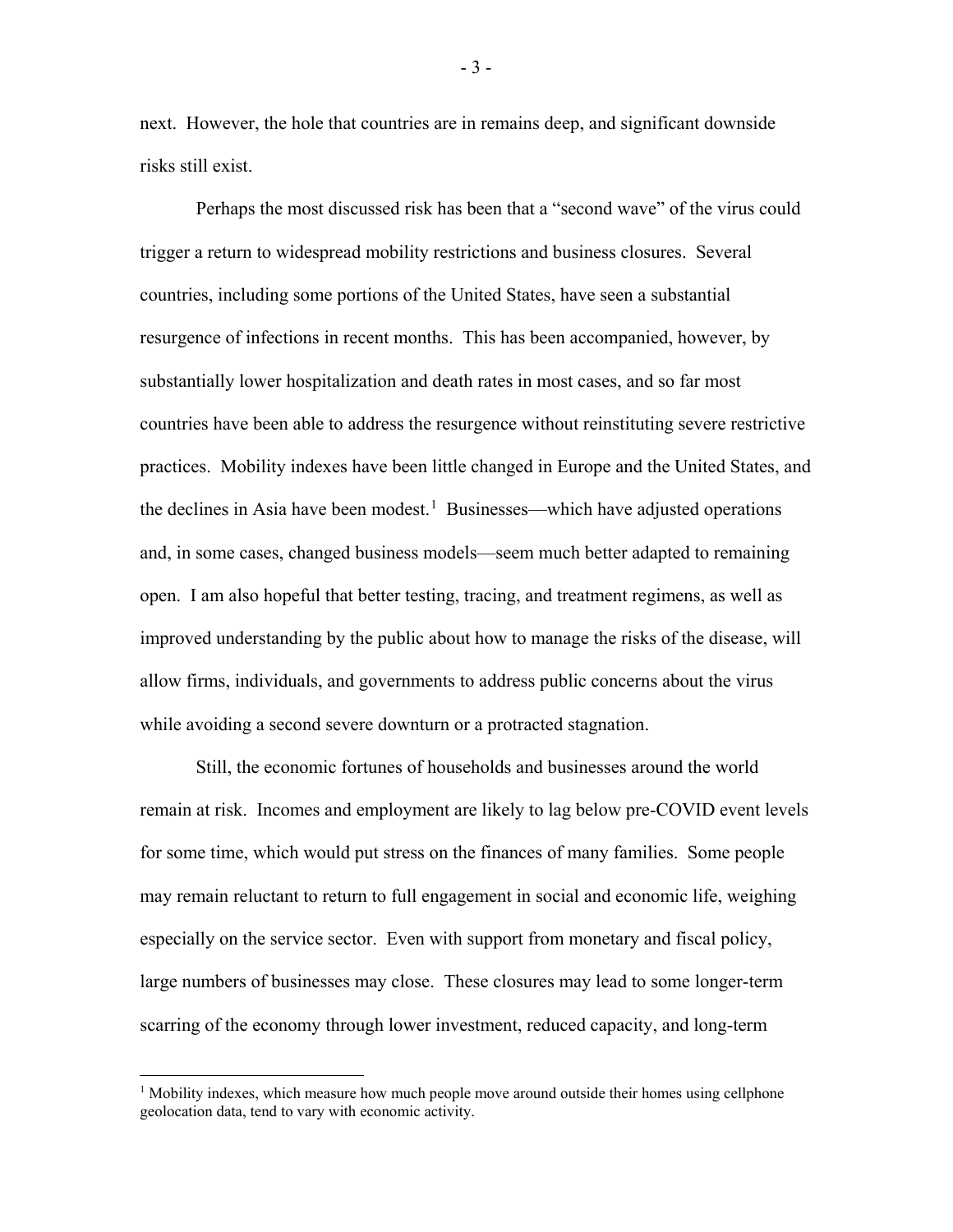unemployment leading some to drop out of the labor force altogether. While I am optimistic that recovery is underway and the worst outcomes can be avoided, these concerns suggest that policymakers around the world need to remain watchful and ready to act further.

# **Domestic Economic Conditions and the Outlook**

Now let me focus on U.S. economic conditions and the outlook. The historic collapse in economic activity in March and April will take time to reverse. However, the economy has rebounded more strongly than almost any forecaster expected. That resilience reflects the economy's underlying strength upon entering the recession and demonstrates its inherent flexibility, as well as the dynamism of the American people. For example, the Census Bureau reports that applications by people seeking to start new businesses have surged this summer.<sup>[2](#page-3-0)</sup>

The median of projections for 2020 by FOMC participants in September showed that both gross domestic product (GDP) and inflation had been revised up significantly from the median in the June projections.<sup>[3](#page-3-1)</sup> I expect that robust GDP growth over the rest of this year and in 2021 will lead to strong employment gains and move inflation closer to 2 percent. I would still caution that there is an unusually large amount of uncertainty now about any outlook, and I see the risks to the outlook as weighted to the downside. However, given the trends I previously discussed in the way countries are adjusting to the

<span id="page-3-0"></span><sup>&</sup>lt;sup>2</sup> See the "Business Formation Statistics" page on the Census Bureau's website at [https://www.census.gov/econ/bfs/index.html.](https://www.census.gov/econ/bfs/index.html)

<span id="page-3-1"></span><sup>&</sup>lt;sup>3</sup> The advance release of table 1 of the Summary of Economic Projections, which will be issue with the minutes of the September 2020 FOMC meeting, is available on the Board's website at [https://www.federalreserve.gov/monetarypolicy/fomcprojtabl20200916.htm.](https://www.federalreserve.gov/monetarypolicy/fomcprojtabl20200916.htm)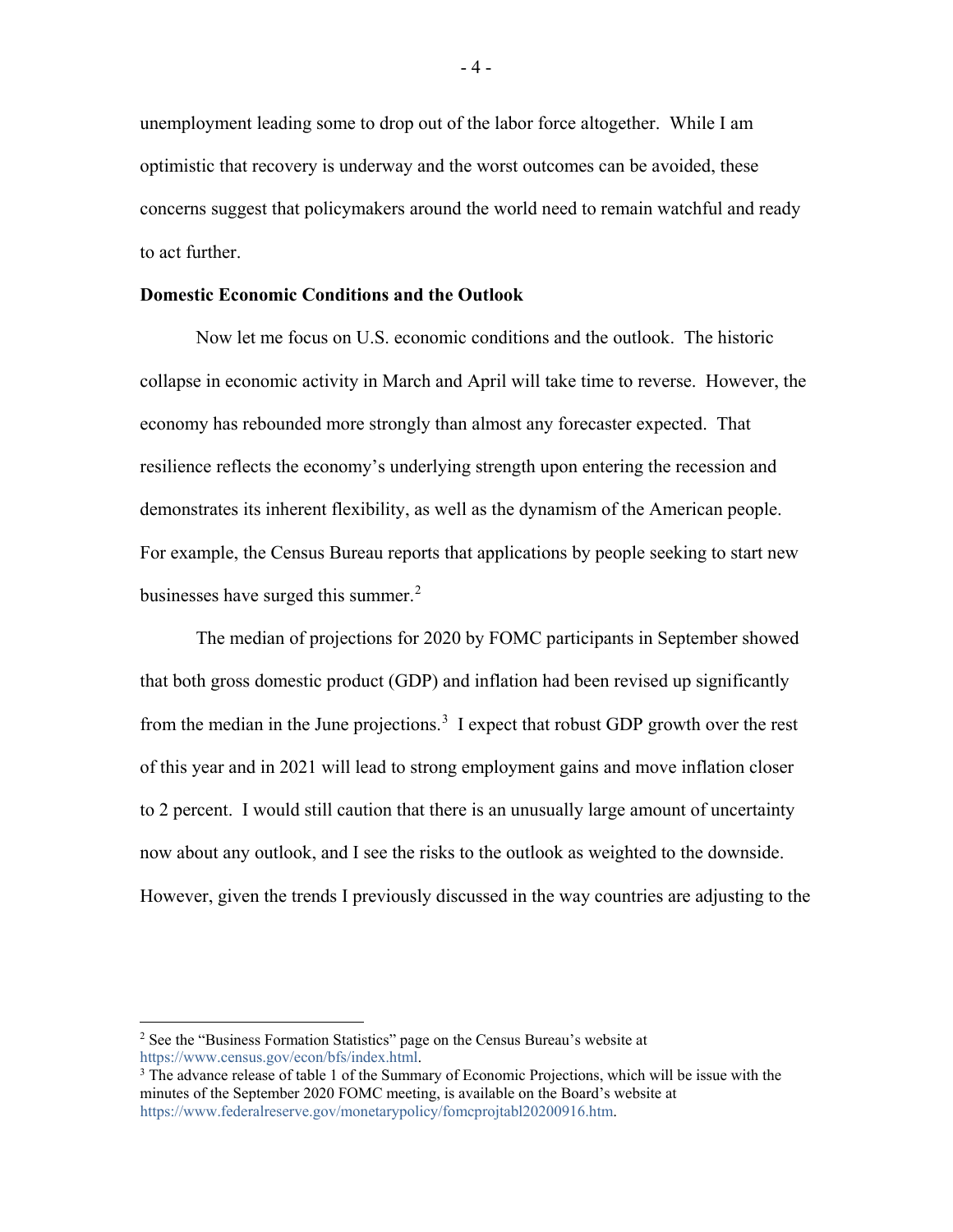COVID event, I am optimistic that the United States can avoid the highly adverse outcomes that many feared would materialize.

Turning now to the labor market, unemployment was still at 8.4 percent in August and the labor force participation rate still down significantly from February. The extraordinary package of fiscal support in the CARES Act (Coronavirus Aid, Relief, and Economic Security Act) helped to support household incomes and to offset the effect of the huge job losses in March and April. But the act's unemployment provisions have expired, and most of the businesses that received Paycheck Protection Program (PPP) loans report that they have exhausted those funds.<sup>[4](#page-4-0)</sup> In addition, one area where increased understanding of the disease has, in many places, not led to general changes in practice is in the widespread school closures this fall. Many parents with children will be forced to work less, or not at all, which is going to be a hardship for them and weigh on the economy. So, I agree with Chair Powell that it will take continued support to sustain a robust recovery.

Although still unacceptably high, an 8.4 percent unemployment rate represents a considerable improvement from 14.7 percent in April and is already much lower than many thought possible this year.<sup>[5](#page-4-1)</sup> By comparison, after the onset of the Great Recession, it took more than two years to reduce unemployment from the peak of 10 percent to 8.4 percent. One reason for the faster turnaround this time is that many of the initial job

- 5 -

<span id="page-4-0"></span><sup>&</sup>lt;sup>4</sup> See Goldman Sachs (2020), "Survey: Disappointed and Frustrated, Small Business Owners Feel Left Behind by Congress" (New York: Goldman Sachs, September 8), [https://www.goldmansachs.com/citizenship/10000-small-businesses/US/infographic-left](https://www.goldmansachs.com/citizenship/10000-small-businesses/US/infographic-left-behind/index.html)[behind/index.html.](https://www.goldmansachs.com/citizenship/10000-small-businesses/US/infographic-left-behind/index.html)

<span id="page-4-1"></span><sup>5</sup> Accounting for employees who still were being paid but not working during April, the Bureau of Labor Statistics believes that the peak unemployment rate may have been about 5 percentage points higher than 14.7 percent. However, this measurement issue has decreased significantly to less than 1 percent in the most recent month.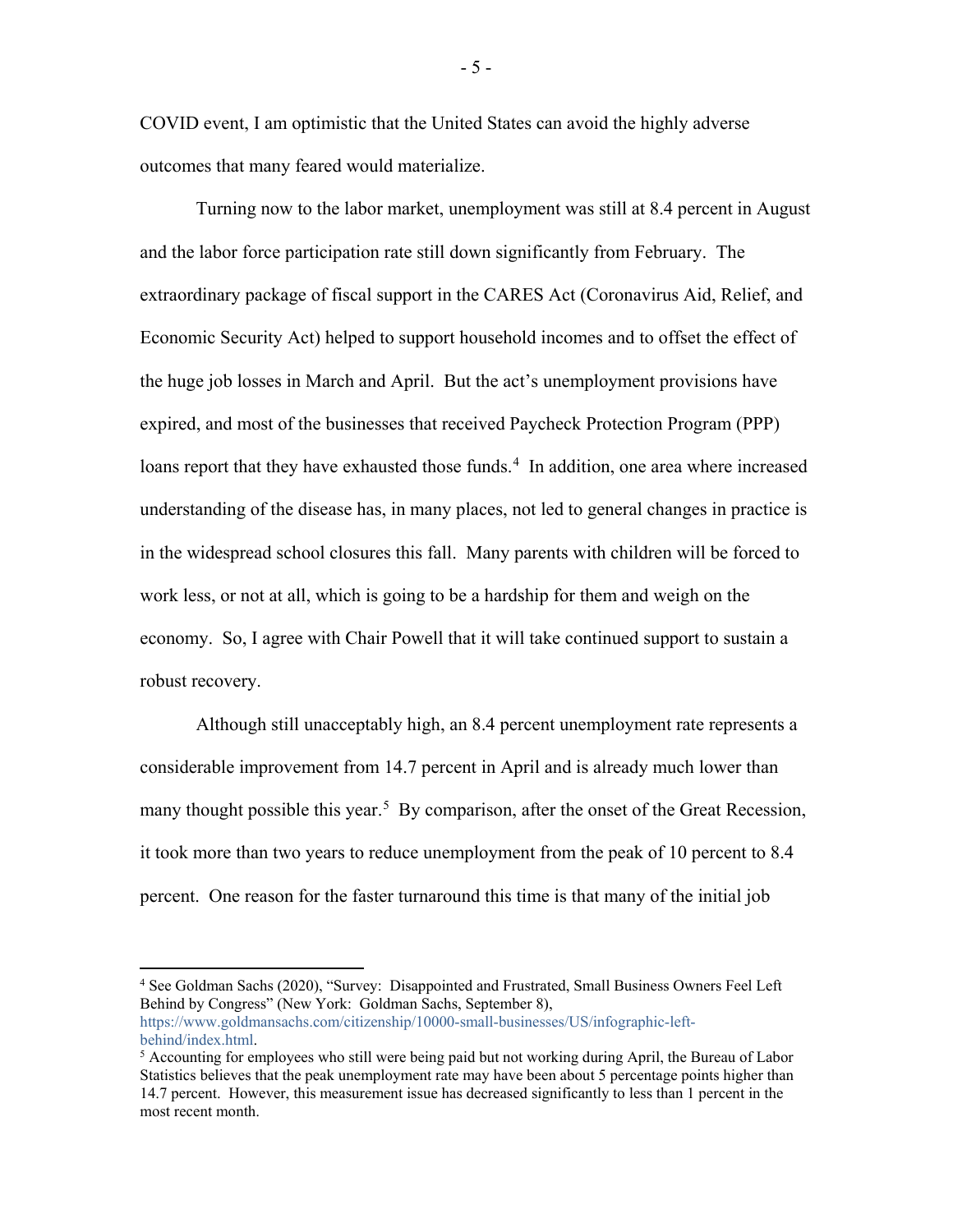losses, and subsequent job gains, were due to temporary disruptions that many businesses have overcome. However, some indicators point to slower improvement in the job market going forward.

Like employment, consumer spending has been much stronger than expected, even though spending on travel and many other categories of in-person services remains depressed. Retail sales were extremely strong from May through August, driven by demand for consumer durables such as automobiles, furniture, and home improvement. Home sales and construction also have increased sharply since then. For instance, new home sales rose in July to an annual pace of over 900,000 units, which is 16 percent above the recent peak in January 2020 and the fastest pace since December 200[6](#page-5-0).<sup>6</sup>

All of these facts lead me to believe the momentum in household spending is strong. Although consumer confidence remains lower than early this year, the resilience in big-ticket purchases indicates some underlying confidence among households that the economy will continue to improve. The strength in the consumer and housing sectors is being supported by Fed action to lower interest rates and support credit availability for creditworthy borrowers. In addition, the recent high rate of household savings likely represents a significant source of pent-up demand.

Now let me turn to the business sector, where the picture is more mixed. As in the household sector, the decline in many measures of business spending last spring turned out to be much less than was feared, and some indicators of business investment have turned around dramatically in recent months. However, there is considerable

- 6 -

<span id="page-5-0"></span> <sup>6</sup> See Census Bureau (2020), "Monthly New Residential Sales, July 2020," Release CB20-123, August 25, [https://www.census.gov/construction/nrs/pdf/newressales.pdf.](https://www.census.gov/construction/nrs/pdf/newressales.pdf)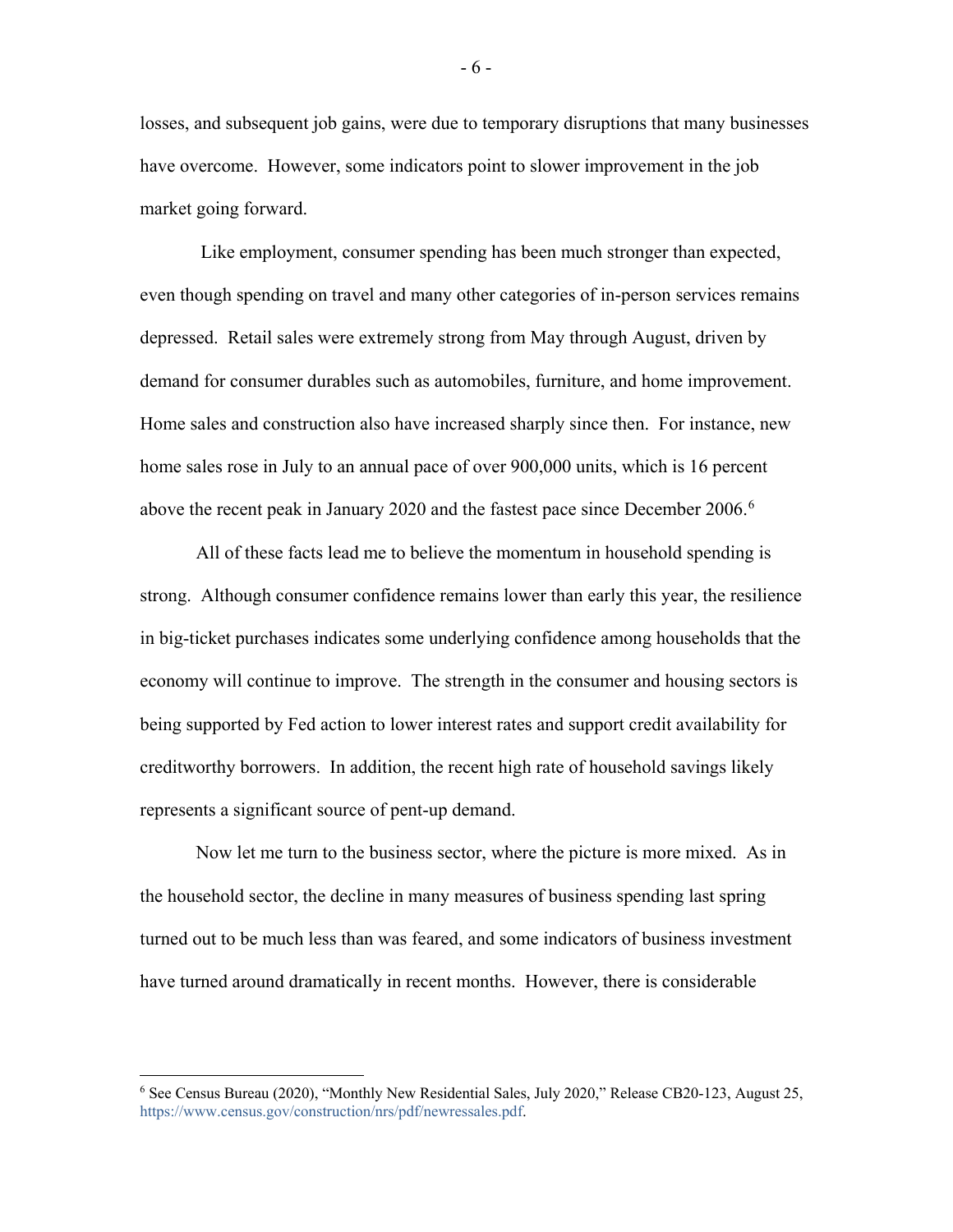uncertainty over how businesses will deal with the cumulative effects of the COVID event on the economy.

As we all know, medium and small enterprises were, and continue to be, heavily affected by the COVID event. The PPP disbursed \$525 billion in loans to businesses through August 8, most of which will be forgiven when businesses are found to have met the requirements for keeping workers on the job at previous pay rates.<sup>[7](#page-6-0)</sup> Working with the Treasury Department, the Federal Reserve created several facilities that are providing support to large, mid-size, and small firms.<sup>[8](#page-6-1)</sup> These programs have improved credit market functioning through direct support to borrowers and lenders that use them and indirect support by creating a backstop against worsening conditions that boosts the willingness of private-sector lenders to extend credit.

Despite those efforts and the pickup in household spending, many businesses are still under strain, representing an important source of downside risk. One concern is that many businesses already were highly leveraged going into the crisis, and taking on more debt as a bridge until commerce normalizes may not be a viable option, even with favorable repayment terms. Many corporate bonds and leveraged syndicated loans were downgraded between March and June, and default rates on corporate bonds rose significantly over that period as well. However, corporate defaults have slowed in the

[https://www.federalreserve.gov/publications/files/pdcf-mmlf-pmccf-smccf-talf-ppplf-mslp-20200803.pdf.](https://www.federalreserve.gov/publications/files/pdcf-mmlf-pmccf-smccf-talf-ppplf-mslp-20200803.pdf)

- 7 -

<span id="page-6-0"></span> <sup>7</sup> See U.S. Small Business Administration (2020), *Paycheck Protection Program (PPP) Report* (Washington: SBA, August), [https://www.sba.gov/sites/default/files/2020-08/PPP\\_Report%20-%202020-](https://www.sba.gov/sites/default/files/2020-08/PPP_Report%20-%202020-08-10.pdf) [08-10.pdf.](https://www.sba.gov/sites/default/files/2020-08/PPP_Report%20-%202020-08-10.pdf)

<span id="page-6-1"></span><sup>8</sup> Specifically, the following facilities were created: the PPP Liquidity Facility, as well as the Commercial Paper Funding Facility, the Primary Market Corporate Credit Facility, the Secondary Market Corporate Credit Facility, and the Main Street Lending Program. See Board of Governors of the Federal Reserve System (2020), *Report on Outstanding Lending Facilities Authorized by the Board under Section 13(3) of the Federal Reserve Act* (Washington: Board of Governors, July 31), p. 3,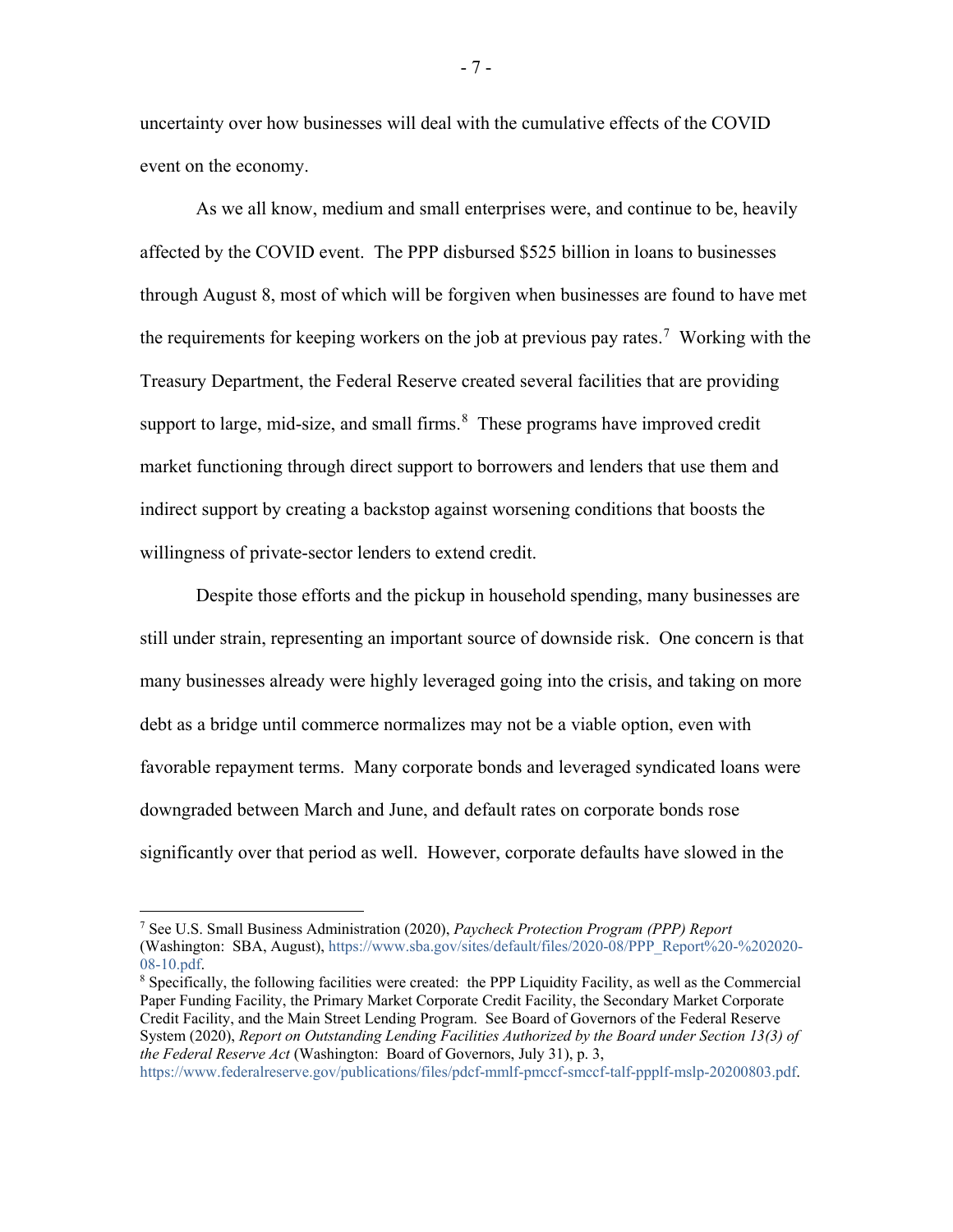past couple of months, and, so far, delinquency rates on business loans at banks have increased only marginally. This development, in part, highlights banks' ability to work with borrowers that have been hurt by the COVID event as laid out in supervisory guidance provided by the federal banking agencies.<sup>[9](#page-7-0)</sup>

Another downside risk in the business sector is the strains to commercial real estate (CRE), particularly in retail and hospitality properties. CRE was a prominent concern before COVID, although one that seemed quite manageable. Since then, vacancy rates have risen significantly and rents have fallen sharply, putting at risk the high valuations that our May *Financial Stability Report* flagged as a vulnerability.[10](#page-7-1)

The sharp decrease in output and employment, as well as continued slack in the economy, have put downward pressure on wages and the prices of goods and services affected by the COVID event. The 12-month increase in the price index for personal consumption expenditures (PCE) dropped to about 0.5 percent in April. Although the recovery since then has helped prices retrace some of those declines, PCE inflation was still only 1 percent for the 12 months ended in July and is likely to end 2020 well below our 2 percent longer-run target.<sup>11</sup>

Indicators of future inflation do not point to rapid acceleration. Market measures of inflation expectations decreased sharply earlier this year before recovering to their previous levels recently, and inflation expectations in some surveys of professional

<span id="page-7-1"></span><span id="page-7-0"></span><sup>&</sup>lt;sup>9</sup> See Board of Governors of the Federal Reserve System (2020), "Agencies Provide Additional Information to Encourage Financial Institutions to Work with Borrowers Affected by COVID-19," press release, March 22, [https://www.federalreserve.gov/newsevents/pressreleases/bcreg20200322a.htm.](https://www.federalreserve.gov/newsevents/pressreleases/bcreg20200322a.htm) <sup>10</sup> See Board of Governors of the Federal Reserve System (2020), *Financial Stability Report* (Washington: Board of Governors, May)[, https://www.federalreserve.gov/publications/files/financial-stability-report-](https://www.federalreserve.gov/publications/files/financial-stability-report-20200515.pdf)[20200515.pdf.](https://www.federalreserve.gov/publications/files/financial-stability-report-20200515.pdf)

<span id="page-7-2"></span> $11$  The FOMC defines inflation at the rate of 2 percent, as measured by the annual change in the price index for PCE, as most consistent over the longer run with the Federal Reserve's statutory mandate.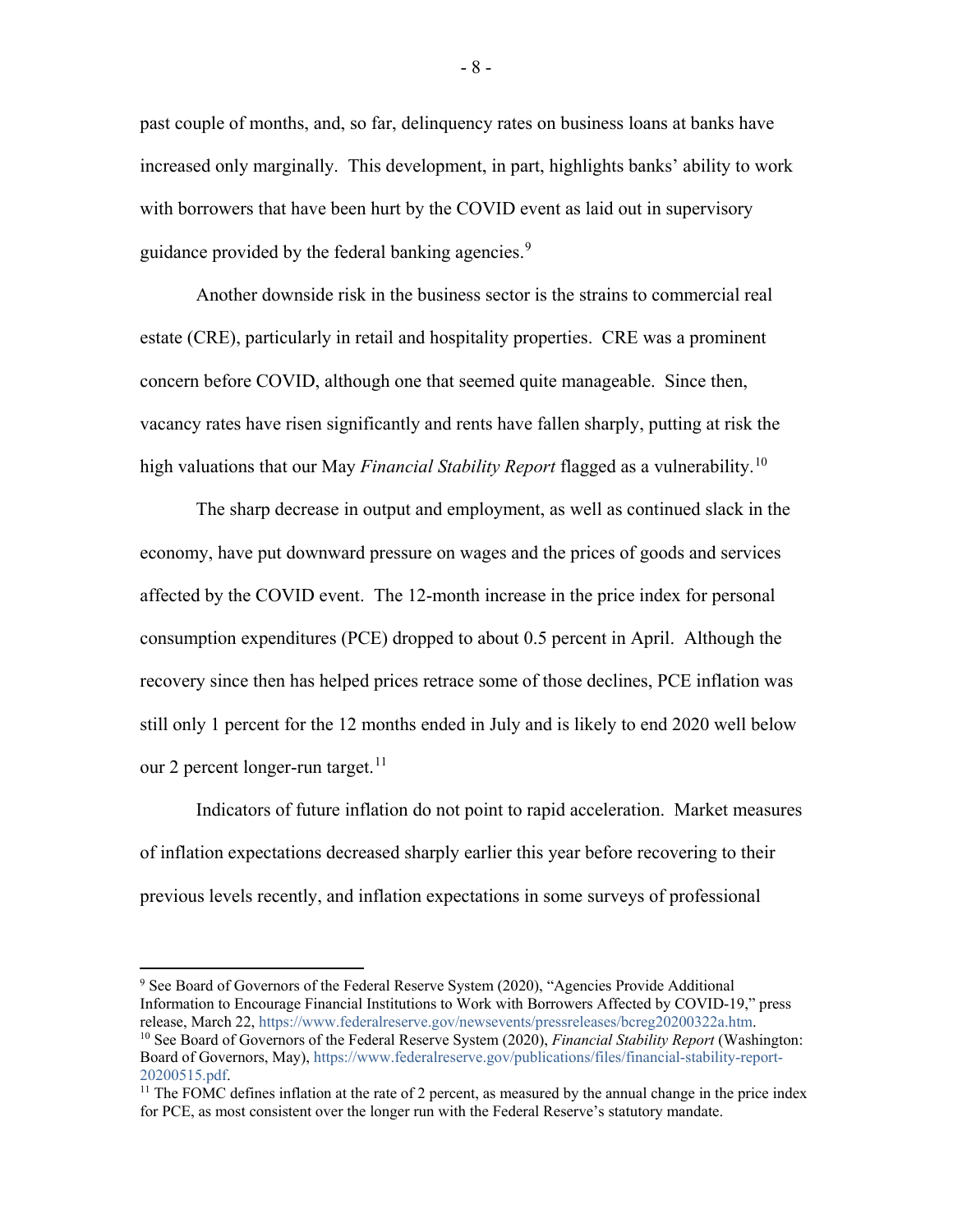forecasters have ticked down. The Committee will be closely watching for a further recovery of inflation and signs that inflation expectations remain well anchored as we set monetary policy.

# **Monetary Policy, Short Term and Longer Term**

In the near term, with both employment and inflation significantly short of the FOMC's economic goals, the prescription is for a sustained aggressive use of monetary policy to support the economy. In March, the FOMC cut the federal funds rate effectively to zero and began purchasing large quantities of Treasury and agency mortgage-backed securities. Over the following weeks, the Federal Reserve Board used our emergency authority to establish 13 lending facilities to provide support to households, financial firms, nonfinancial businesses, nonprofit organizations, and municipal governments. We also took steps, including extending dollar swap lines to other central banks, to address strains in global dollar funding markets.

Taking a step back, beginning in 2019, the FOMC undertook a public review of the conceptual framework for how we approach monetary policy. And last month, the FOMC updated its Statement on Longer-Run Goals and Monetary Policy Strategy, which I will call the "consensus statement."<sup>[12](#page-8-0)</sup>

I want to emphasize the very public and deliberative nature of this policy review under the leadership of Chair Powell and Vice Chair Richard Clarida. Through a series of 15 public *Fed Listens* events, we received input from a broad spectrum of people:

<span id="page-8-0"></span><sup>&</sup>lt;sup>12</sup> See Board of Governors of the Federal Reserve System (2020), "Federal Open Market Committee Announces Approval of Updates to Its Statement on Longer-Run Goals and Monetary Policy Strategy," press release, August 27,

[https://www.federalreserve.gov/newsevents/pressreleases/monetary20200827a.htm.](https://www.federalreserve.gov/newsevents/pressreleases/monetary20200827a.htm)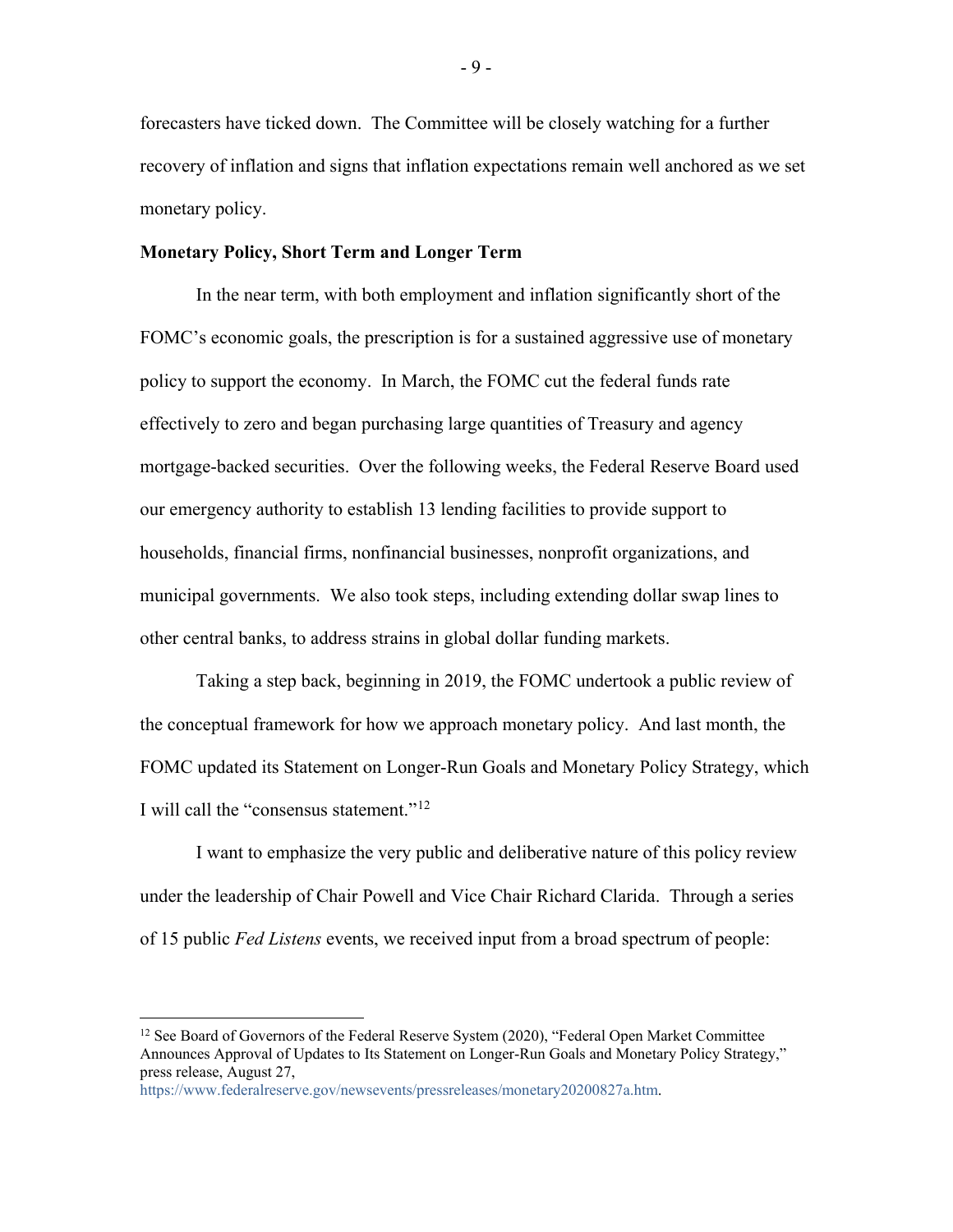small business leaders, union workers, retirees, prominent outside researchers, and others.<sup>13</sup> The FOMC also had the benefit of extensive research and analysis from Fed staff and debated the issues at a series of FOMC meetings.<sup>[14](#page-9-1)</sup> This process set a new and very high standard for transparency and accountability for the Fed, and we have committed to conducting such reviews roughly every five years.

I believe the new consensus statement lays out a strategy that is suited to the demands of setting monetary policy in our constantly changing economy. Let me begin by focusing on two key conclusions. First, over the past two decades, the prevailing level of interest rates in many advanced economies has declined, leaving central bankers with less room to cut interest rates when the economy slows. In addition, experience over the past few decades has shown us that the traditionally strong relationship between unemployment and inflation has weakened, perhaps considerably.<sup>[15](#page-9-2)</sup> We saw this weakening relationship in the United States, as the robust expansion before the COVID event led to historic and broad-based labor market gains. Not only did the unemployment rate drop to long-time lows, but the wages of low- and moderate-income workers also

<span id="page-9-0"></span> <sup>13</sup> Federal Reserve staff analysis on the *Fed Listens* initiative was presented and discussed at the December 2019 FOMC meeting and is part of the *Fed Listens* report; see Board of Governors of the Federal Reserve System (2020), *Fed Listens: Perspectives from the Public* (Washington: Board of Governors, June), [https://www.federalreserve.gov/publications/files/fedlistens-report-20200612.pdf.](https://www.federalreserve.gov/publications/files/fedlistens-report-20200612.pdf)

<span id="page-9-1"></span><sup>&</sup>lt;sup>14</sup> Summaries of the Committee's discussions are available in the minutes of the associated meetings, which can be found on the Board's website at [https://www.federalreserve.gov/monetarypolicy/fomccalendars.htm.](https://www.federalreserve.gov/monetarypolicy/fomccalendars.htm) An overview of the System staff's work in support of the review is presented in David Altig, Jeff Fuhrer, Marc P. Giannoni, and Thomas Laubach (2020), "The Federal Reserve's Review of Its Monetary Policy Framework: A Roadmap," FEDS Notes (Washington: Board of Governors of the Federal Reserve System, August 27)[, https://www.federalreserve.gov/econres/notes/feds-notes/the-federal-reserves-review-of-its-](https://www.federalreserve.gov/econres/notes/feds-notes/the-federal-reserves-review-of-its-monetary-policy-framework-a-roadmap-20200827.htm)

<span id="page-9-2"></span> $15$  A comprehensive review of both of these points can be found in Chair Powell's 2020 speech at Jackson Hole; see Jerome H. Powell (2020), "New Economic Challenges and the Fed's Monetary Policy Review," speech delivered at "Navigating the Decade Ahead: Implications for Monetary Policy," an economic policy symposium sponsored by the Federal Reserve Bank of Kansas City, held in Jackson Hole, Wyo., August 27, [https://www.federalreserve.gov/newsevents/speech/powell20200827a.htm.](https://www.federalreserve.gov/newsevents/speech/powell20200827a.htm)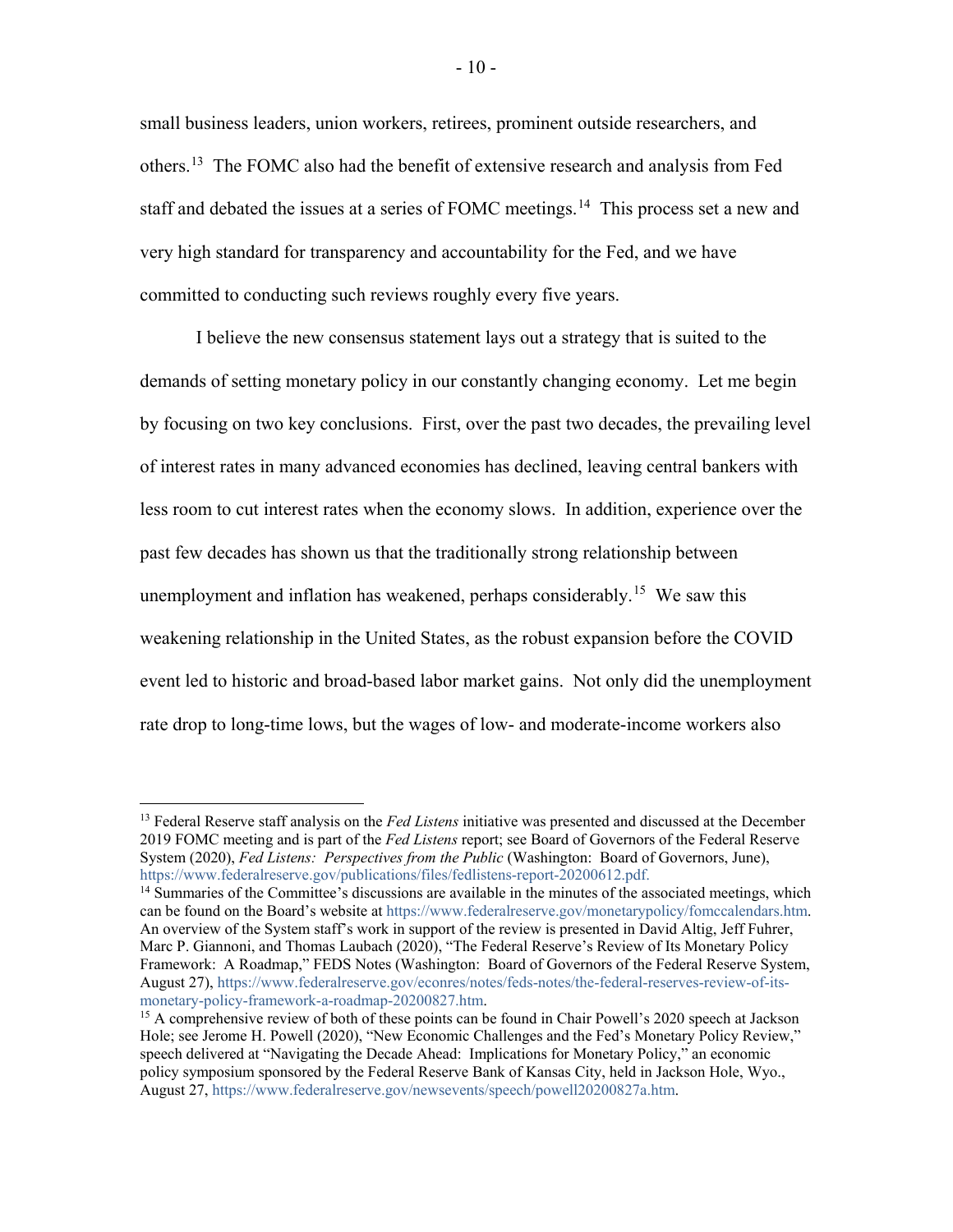accelerated, and unemployment rates for historically disadvantaged groups fell to record lows. Yet inflation continued to run modestly below our symmetric 2 percent target, for almost the entire period, and long-term interest rates remained very low by historical standards.<sup>16</sup> This recent experience in the United States, which has also played out elsewhere, has led to a growing consensus in the economics profession that the relationship between unemployment and inflation—commonly known as the Phillips curve—has flattened.

Therefore, given the considerable benefits that we observed when unemployment fell to very low levels in recent years, the Committee determined that a low unemployment rate, unless accompanied by worrisome developments in inflation or other risks that could impede the attainment of our goals, would not necessitate a policy response. We capture this change in the revised consensus statement by tying future policy decisions to "shortfalls of employment from its maximum level" rather than to "deviations" from the maximum level as in the previous statement. The new framework statement also highlights that the maximum level of employment is a broad-based and inclusive goal, and it reiterates that the Committee will review a wide range of indicators—not just the unemployment rate—in its assessments of that level. I believe these changes to the way the FOMC responds to labor market conditions will result in a stronger economy without jeopardizing our commitment to low and stable inflation. In fact, I think that meeting our longer-run goal of 2 percent inflation as defined by the 12-

<span id="page-10-0"></span><sup>&</sup>lt;sup>16</sup> A similar experience played out in the 1990s, as the Federal Reserve under Chairman Alan Greenspan saw unemployment decline to levels well below then-prevailing views of maximum employment, without a significant increase in inflation or unmooring of inflation expectations.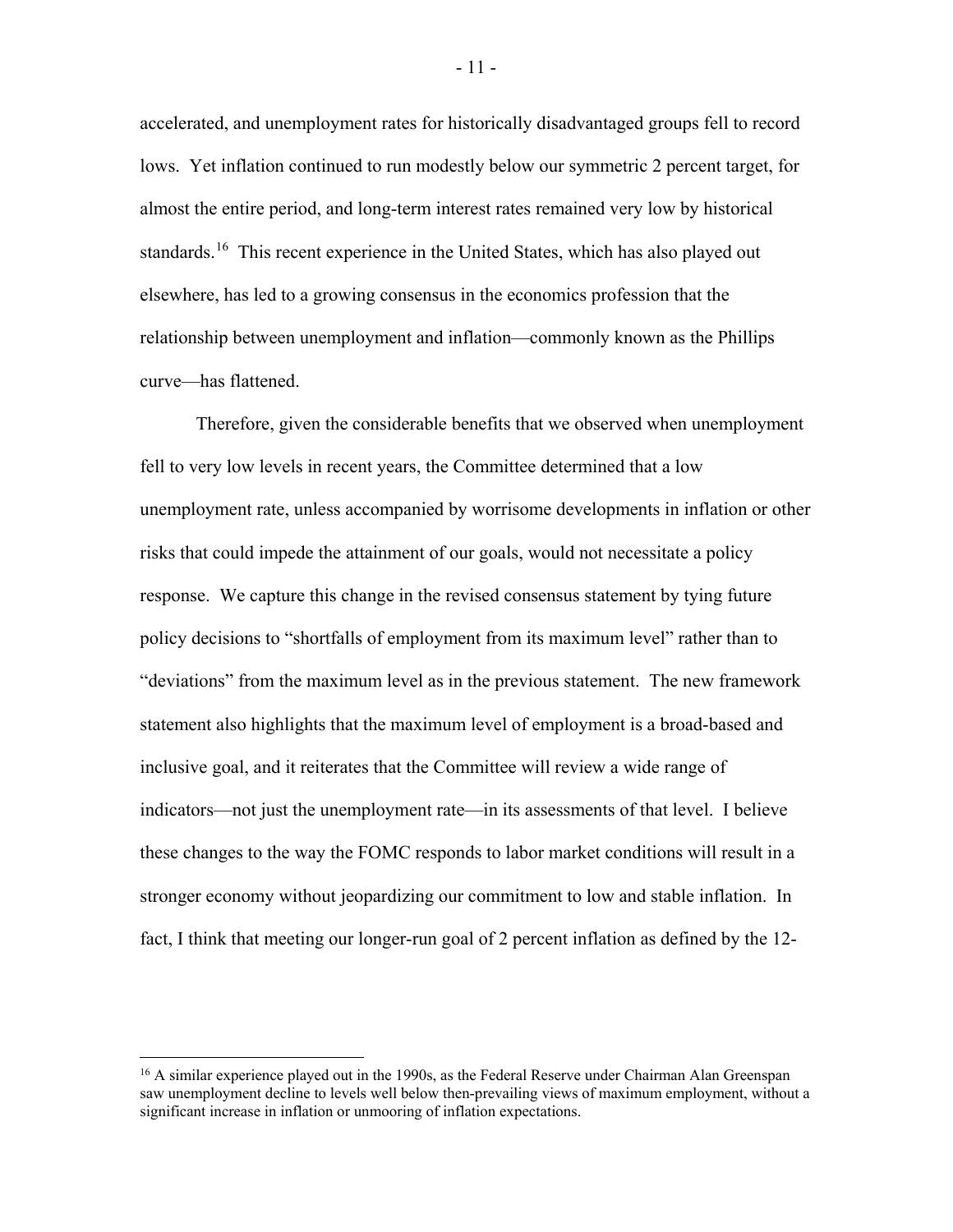month change in the overall PCE price index, which is unchanged by this revision, will help achieve the kind of labor market outcomes we have experienced in recent years.

And that is a good segue into the other major change in the consensus statement that I want to address today. Even before the COVID event pushed inflation down to very low levels this year, PCE inflation had been running modestly below 2 percent for some time, and some measures of inflation expectations had decreased to the low ends of their historical ranges. These developments certainly bear watching, especially if inflation were to remain lower than it had been in previous years or if inflation expectations were to decrease further. A decrease in inflation expectations can lead to a downward spiral in actual inflation, which would further reduce already low equilibrium nominal interest rates and, among other consequences, leave the FOMC with less flexibility to address future economic slowdowns.

In order to better anchor long-run inflation expectations at 2 percent, the consensus statement makes a distinct change from the old approach. The Committee will seek to achieve inflation that averages 2 percent over time, which means that we will aim to achieve inflation moderately above 2 percent for some time following periods when inflation has been persistently below 2 percent.

In the previous consensus statement, the FOMC committed to a 2 percent longerrun goal for inflation that was to be "symmetric." This wording already suggested some tolerance for inflation above 2 percent when it was consistent with meeting our employment mandate, and I certainly never viewed 2 percent inflation as a ceiling. One reason to be comfortable with inflation at times running moderately above 2 percent is that defining and measuring inflation are very much an inexact science. For that reason, I

- 12 -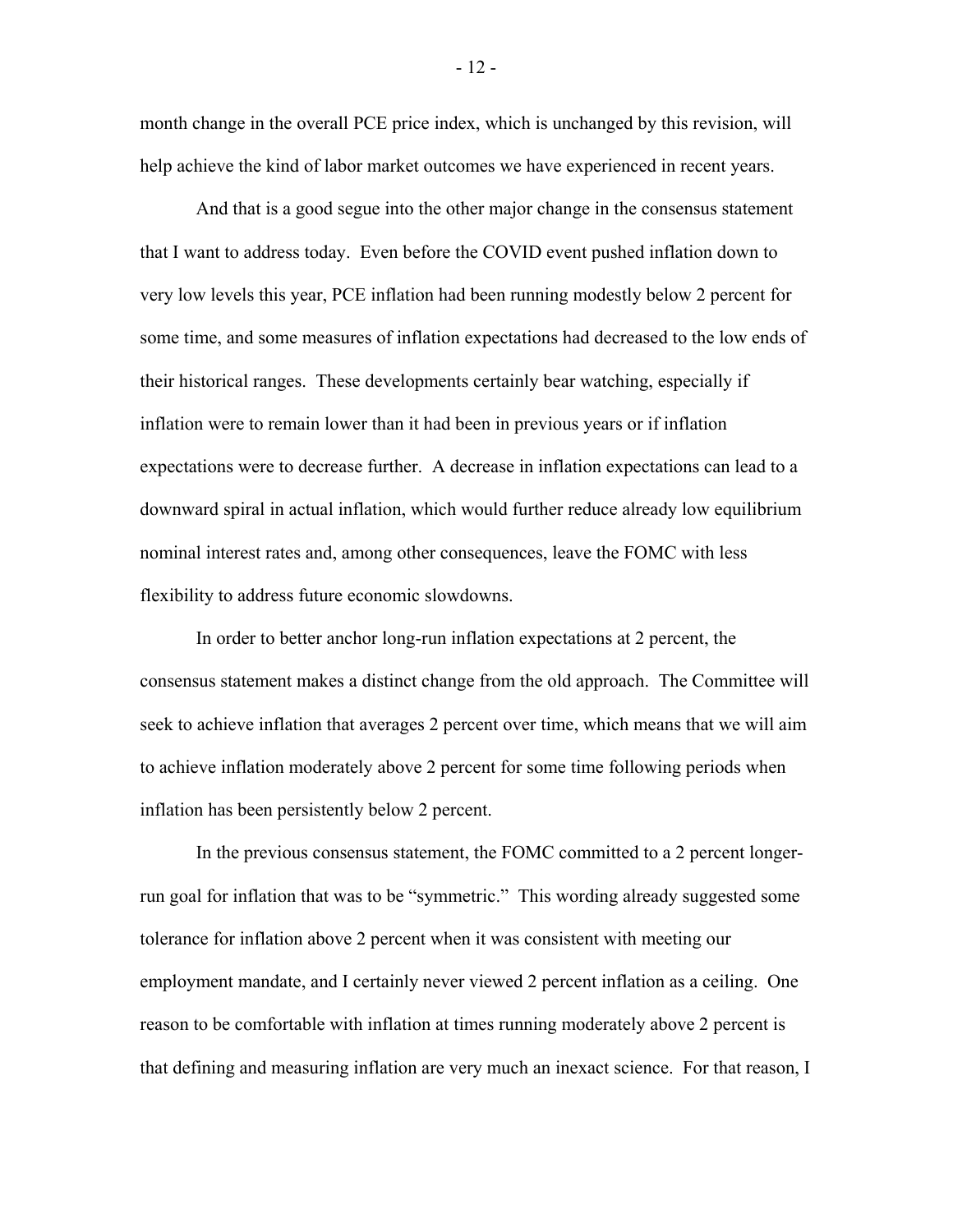have always considered alternative indicators of inflation—such as the Dallas Fed trimmed mean and, of course, core inflation—in my assessment of the likely longer-run path for the headline PCE price index. As a result, as long as inflation expectations remain well anchored close to 2 percent, modest deviations of any particular measure of inflation around 2 percent are not a first-order concern in my decision framework. In fact, I likely will be even more patient in reacting to small upward deviations, given the Committee's move to focus on shortfalls of employment from maximum employment rather than deviations.

For those reasons, I supported the action that the FOMC took last week at our September meeting to update the forward guidance to be consistent with the consensus statement for these extraordinary times. Although we have seen the beginnings of a strong recovery, even optimistic forecasts suggest that it will take a long time to recover fully from this shock. Evidence suggests that our actions to date have had significant stimulative effects. By providing additional monetary policy accommodation through stronger, outcomes-based forward guidance, the Committee hopes to quicken the pace of the recovery.

#### **Implications for Banks and Financial Stability**

Now let us consider some of the implications of the COVID event for banks and for financial stability. Large U.S. banks entered this crisis in strong condition, and the Federal Reserve has taken a number of important steps to help bolster banks' resilience. We took the unprecedented step of prohibiting share repurchases in the third quarter for

- 13 -